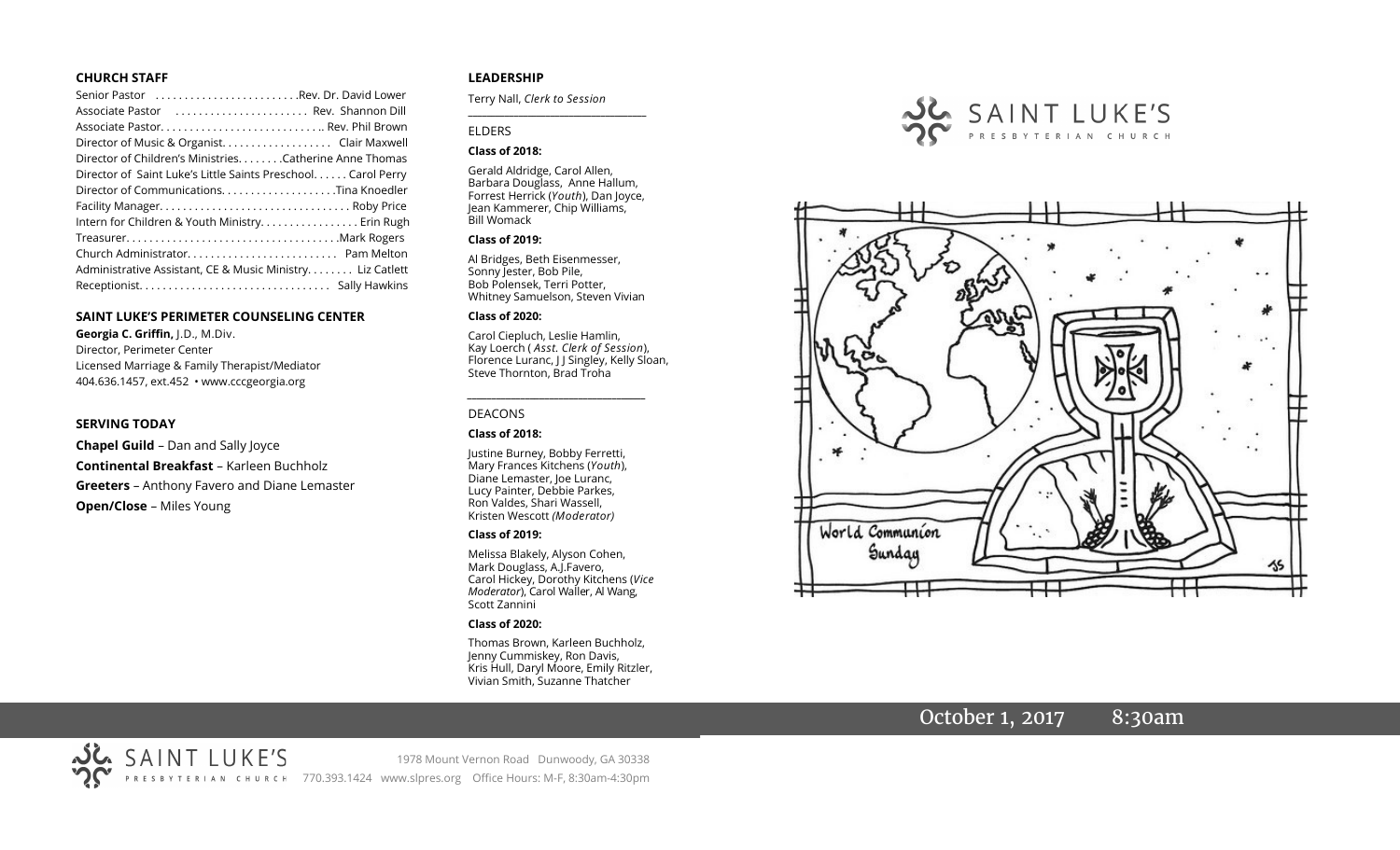

1978 Mount Vernon Road • Dunwoody, Georgia 30338 770.393.1424 • www.slpres.org

# **October 1, 2017**

World Communion Sunday

#### **Liturgical Color:** White

*White is used on days we celebrate the redemptive work of Jesus Christ, such as Easter, Christmas and Communion Sundays.* 

### **SUNDAY SCHEDULE**

8:30am Chapel Communion Service 9:30am Sunday School 10:30am Sanctuary Worship Service *Nursery available at all services and Sunday School.*

# MISSION

Responding to God's call and empowered by the Holy Spirit, we invite all to join us in knowing, serving, and sharing Jesus Christ here and around the world.

# VISION

To be a beacon of faith, hope, and love– every member an active disciple in Christ's ministry.

# **WELCOME, GUESTS!**

We are delighted you are worshipping with us.

**DURING** the Welcome, please print the requested information on the Friendship Pad and pass the Friendship Pad down the pew.

**AFTER** the worship service, please join us outside the Chapel where our Pastors will be available to answer questions and provide you with a loaf of freshly-baked bread.

**FOR MORE** information about our programs, ministries or membership, please contact one of our Pastors at 770.393.1424, or visit our website: slpres.org.

### **THAT ALL MAY WORSHIP**

**ASSISTIVE** hearing devices, large print hymnals, large print bulletins and back cushions are available. Please contact an usher for further assistance. histext **CHILDREN'S WORSHIP** notebooks

and lacing crosses are available on the table just outside the Chapel doors. For your convenience, there is a Family Restroom located in the hallway of the administrative offices, on the first floor, near the main lobby.

#### **SPECIAL GREEN TEAM SPONSORED EVENTS:**

There are two exciting upcoming events sponsored by the Saint Luke's Green Team. On Saturday, October 7 from 4pm-6pm in the Saint Luke's chapel, there will be a screening of "Chasing Coral", a Sundance Award winning feature. This feature documents the invention of the first time-lapse camera to record coral bleaching events as they happen. With breathtaking photography, nail-biting suspense and startling emotion, Chasing Choral is a dramatic revelation. Please RSVP at this link: https://chasingcoralatstlukes.splashthat.com. Feel free to contact Dave Tharp with questions at dltharp@bellsouth.net.

On October 11, after FEAST, there will be a Solarize Dunwoody Workshop from 7:20pm - 8:30pm in the Saint Luke's chapel.

**TARTAN TROT SPONSORSHIP** — Thank you so October 16. much to all of those who have already pledged their support to the 2018 Tartan Trot! If you haven't yet had an opportunity, don't worry, we may have wrapped up our presence in the lobby, but you can STILL pledge. Help us fill our Sponsor board with your names. Sponsor cards are available on the table in the lobby OR you may confidentially email Laura Singley [\(laurasingley@att.net\)](mailto:laurasingley@att.net) with your pledge. Don't forget we have a fun tartan gift for every Tartan Trot sponsor. Please let Laura know if you need to collect your gift. Please visit the website for full race information. www.tartantrot.com.

#### **WEDNESDAY EVENINGS ARE A TIME TO**

**FEAST**— All are invited to Saint Luke's mid-week programming: Feast! Come enjoy meals and faith formation opportunities (classes are grouped by age from 3 to adult) from 5:45 - 7:15pm each Wednesday and continues through November 1. Pick up a brochure in the lobby and register now on line! Or use the blue registration slip in your pew.

**TAVERN TALKS** — David Lower would like to invite the men of Saint Luke's to join him on the third Monday at 8pm at the Dunwoody Tavern for "Tavern Talks." This fall we will plan to gather guys together each month for fun, food, beverages, Monday Night Football, and conversation about life and spirituality. Bring a friend with you to be filled with good things! The Dunwoody Tavern, 5488 Chamblee Dunwoody Road. The next gathering will be

**FAMILY PROMISE DOUBLE HEADER** — Since it's been a while since we have been able to welcome homeless children and their parents at Saint Luke's, we are excited to offer the signup for two back-to-back weeks October 15- 29. Yes, that's a mere four weeks from today. We would be especially grateful if you'd scroll in the signup to Friday, October 20 through Monday, October 23 and grab a slot or two while Betsy and I ( David King) are out of town and Beth Underhill is flying solo. Here is the link: [https://tinyurl.com/SLPCFP2017](https://tinyurl.com/SLPCFP2017-10)-10 . We'll let you know closer to October 15 how many guests will be with us. Thanks so much for all you do for these families.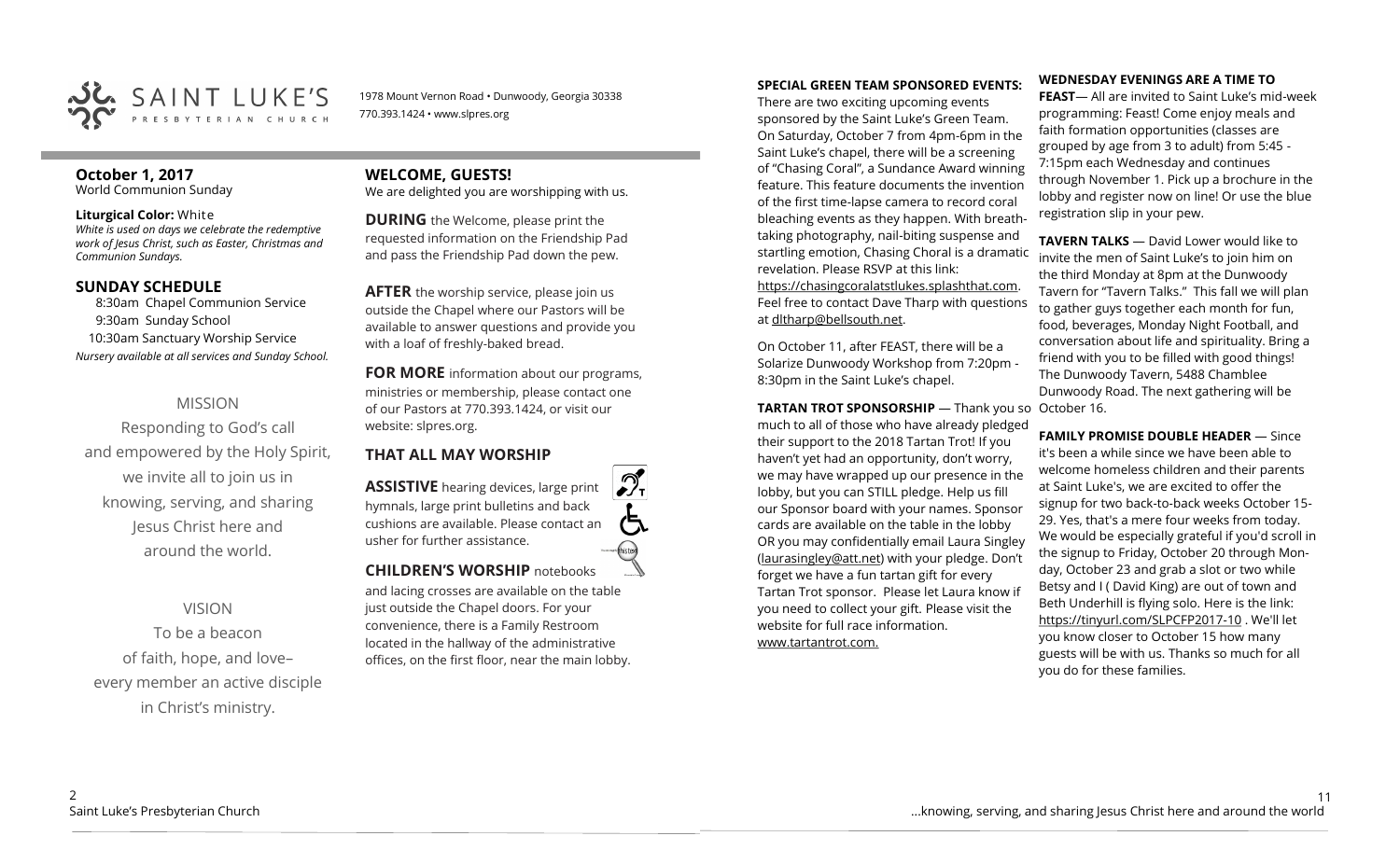# MUSIC MINISTRY

**Clair Maxwell clairmaxwell@slpres.org / 770.393.1424 ext. 227**  \_\_\_\_\_\_\_\_\_\_\_\_\_\_\_\_\_\_\_\_\_\_\_\_\_\_\_\_\_\_\_\_\_\_\_\_\_\_\_\_\_\_\_\_\_\_\_\_\_\_\_\_\_\_\_\_\_\_\_\_\_\_\_\_\_\_\_\_\_\_\_\_\_\_\_\_\_\_\_\_\_\_\_\_\_\_\_\_\_\_\_\_\_\_\_\_\_\_\_\_

#### **CHOIR REHEARSALS ON WEDNESDAYS**

5:00-5:45pm Cherub Choir, Ages 4-5, *Yvonne Miller, Director*  5:00-5:45pm Westminster Choir, Grades 1-5, *Clair Maxwell, Director*  6:30-7:20pm Festival Ringers, Youth & Adults, *Clair Maxwell, Director*  7:30-9:00pm Chancel Choir, Youth & Adults, *Clair Maxwell, Director* 

#### **AN APPLACHIAN BLUEGRASS CELEBRATION**

An Appalachian Celebration, Sunday, October 22 at 4pm. Saint Luke's Chancel Choir and special guests The Choral Guild of Atlanta present a concert of choral music in the bluegrass style accompanied by a bluegrass band. Guest conductor is Timothy Michael Powell from Oglethorpe University. Karen Mosbacher, a local artist with synesthesia, will paint an original canvas while the Mass is performed. Synesthesia can be viewed as cooperation of the senses that can lead the artist to "see" the music. For church members, a discounted donation for this program is \$10 per adult.

#### **UPCOMING EVENTS**

December 10: Toys for Tots concert with brass, 4pm. December 17: Lessons and Carols service, 10:30am.

# YOUTH MINISTRY

| <b>Phil Brown</b> | philbrown@slpres.org / 770.393.1424 ext. 238                                                                                                                                                                           |
|-------------------|------------------------------------------------------------------------------------------------------------------------------------------------------------------------------------------------------------------------|
|                   | <b>HERE'S WHAT'S COMING UP IN YOUTH MINISTRY</b>                                                                                                                                                                       |
| October 1:        | Youth Sunday school at 9:30am. Youth rooms.<br>Middle School Youth at Saint Luke's, 5pm-6:30pm.<br>High School Youth at Troha Home, 7pm-8:30pm.                                                                        |
| October 8:        | Youth Sunday school at 9:30am. Youth rooms.<br>Six Flags after church. Please sign up on line, slpres.org.                                                                                                             |
| October 15:       | Breakfast out during Sunday school.<br>Prayer Walk on Beltline. We will walk along the beltline learning about our<br>city and saying prayers along the way. There will probably be some king of<br>pops involved too. |
| October 27-29:    | Middle School Retreat. Register on Saint Luke's website next week. We will<br>need adults for this weekend.                                                                                                            |
| 10                |                                                                                                                                                                                                                        |

# **In Preparation for Worship**

"Jesus said to them, "Very truly, I tell you, before Abraham was, I am."

 *– John 8:58*



#### **Prelude** A Day of Joy and Gladness *Lani Smith*

#### **Welcome and Announcements**

*If you are new to Saint Luke's today, welcome, we are so glad you are here! We have a gift of fresh bread we would love to give to you as a token of our gratitude. Please introduce yourself after worship to receive your welcome gift.*

*After every worship service at Saint Luke's, there is a Stephen Minister in the Prayer Room (across the hall from the Chapel) available to hear your concerns or joys and help you offer a prayer to God. You are invited to receive this ministry of listening and prayer.*

*Please take the time now to fill out the Friendship Pads situated at the end of each pew. Write down your names and pass the pad down the pew, so that you may greet your pew neighbors by name and that we may know you are here.*

#### **Call to Worship\***

|            | Leader: Come in glory, Lord God, to receive the worship of your church.                                                                                                                         |
|------------|-------------------------------------------------------------------------------------------------------------------------------------------------------------------------------------------------|
|            | People: We share one faith and are one soul and one mind.                                                                                                                                       |
|            | Leader: We are baptized with one baptism, eat of one bread and drink of one cup.                                                                                                                |
|            | People: We confess one name above all other names;<br>we are obedient to one Lord, who frees us from the divisions of the world.                                                                |
|            | Leader: We share one hope, one comfort, one goal.                                                                                                                                               |
| People:    | We are one people, united by our faith in you,<br>united in blessing and in suffering, united in joy and in sorrow,<br>united in strength and in weakness.<br>God of Glory, receive our praise! |
| Hymn #372* | O for a World AZMON                                                                                                                                                                             |
|            | Call to Confession*                                                                                                                                                                             |

#### Leader: The Lord be with you. **People: And also with you.** Leader: Let us pray.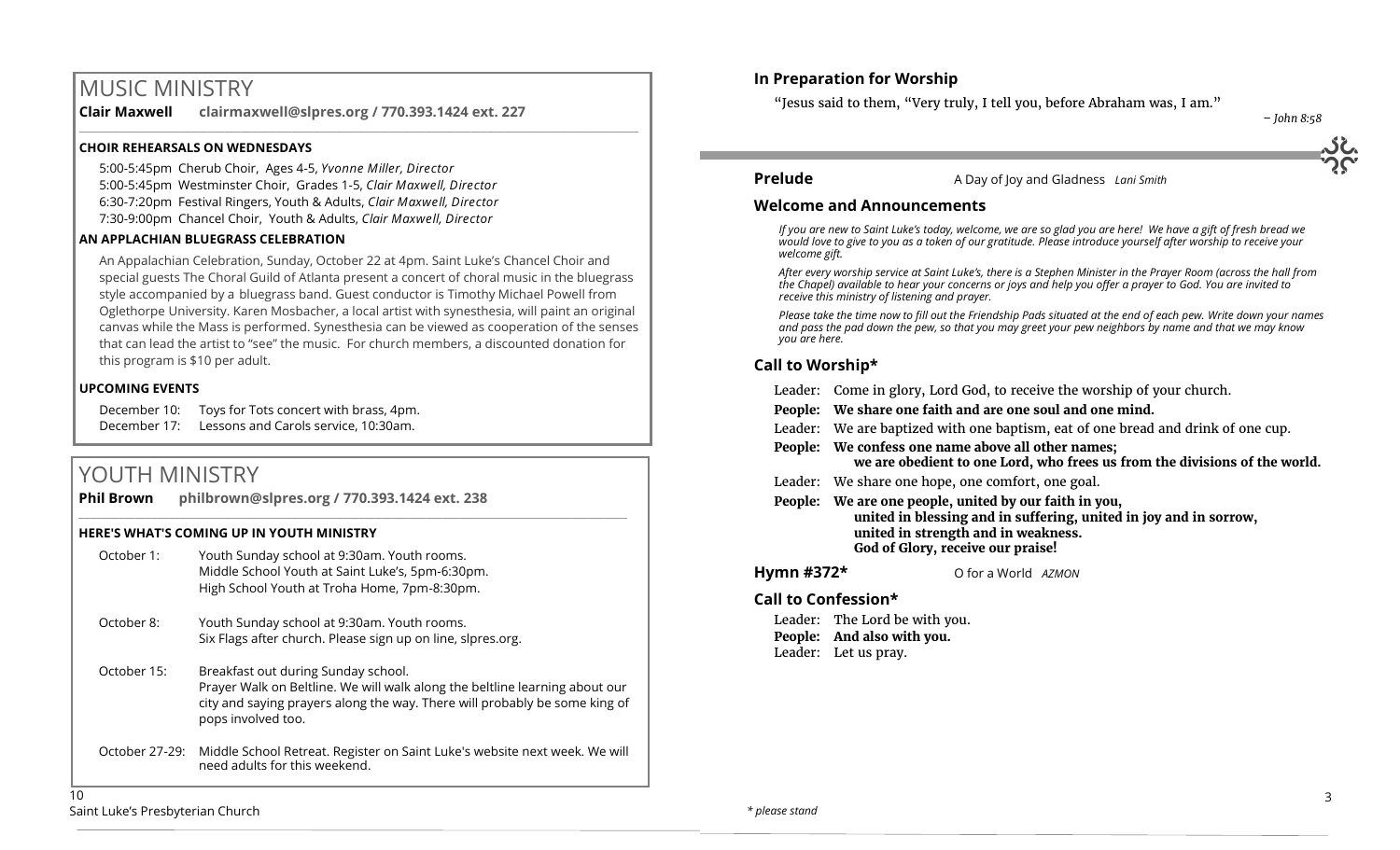### **Prayer of Confession\***

**Holy and eternal God, just as you called Moses long ago, so you call each one of us to speak and act on your behalf in our world today. Forgive us when we are hesitant to follow: when we question your call or make excuses for our abilities; when we complain about our lack of time or hoard our resources. Give us courage to step out in faith, to follow where you lead without hesitation or fear, trusting that your presence goes with us, and that you will provide all that we need. Hear now our silent prayers of confession**...(*Silence is kept for personal confession)* 

 Leader: Lord, in Your mercy, **People: Hear our prayer. Amen.**

### **Assurance of Forgiveness\***

**Song of Praise\*** Glory Be to the Father *GLORIA PATRI* 

**Glory be to the Father, and to the Son, and to the Holy Ghost; as it was in the beginning, is now, and ever shall be, world without end. Amen, amen.**

### **Passing of the Peace of Christ\***

Leader: May the peace of Christ be with you. **People: And also with you.**

### **Song of Invitation**

*1st time: SOLO, 2nd time: ALL, 3rd time: ALL, quietly*





4

**Scripture Lesson** Exodus 2:23-25; 3:1-15; 4:10-17, *pages 49-51 of the Old Testament*

Leader: The Word of the Lord. **People: Thanks be to God.**

# S P L A S H ! CHILDREN'S MINISTRIES

**Catherine Anne Thomas cathomas@slpres.org / 770.393.1424 ext. 228 \_\_\_\_\_\_\_\_\_\_\_\_\_\_\_\_\_\_\_\_\_\_\_\_\_\_\_\_\_\_\_\_\_\_\_\_\_\_\_\_\_\_\_\_\_\_\_\_\_\_\_\_\_\_\_\_\_\_\_\_\_\_\_\_\_\_\_\_\_\_\_\_\_\_\_\_\_\_\_\_\_\_\_\_\_\_\_\_\_\_\_\_\_\_\_\_\_\_\_\_\_\_\_\_\_\_\_** 

#### **TRUNK-N-TREAT 2017**

It's time to start dreaming up fun Halloween costumes and decorations for Trunk-n-Treat! This annual event is a perennial favorite with our church family, our Little Saints Family, and our Dunwoody community. Here are the details! On Sunday, October 29:

4:15pm – Cars begin parking in the Mount Vernon lot so that trunks and tailgates can be decorated. If you're giving out treats at your vehicle, please be sure and plan for at least 250. All who wish to compete for a "top three" prize should register and get a number at the side walk table upon arrival.

4:45pm – 5:30pm Carnival Games in the back parking lot. All people wearing costumes should register and get a label to wear so that our judges may identify you while you're playing games and collecting candy.

5:30pm – 6:00pm – Candy-collecting in the Mount Vernon parking lot. Costumed characters will visit each vehicle to get a treat!

6pm – 7pm – Dinner in the Great Hall featuring hamburgers, chicken tenders, and all the sides. Tickets are \$5 each and are available on our web site beginning this Sunday. We'll have a lively costume parade and hear the "Top Three" prize winners in each category.

### **WEDNESDAY NIGHT HELP NEEDED!**

Our younger elementary class of 1<sup>st</sup>, 2<sup>nd</sup>, and 3<sup>rd</sup> graders is seeking adult volunteers. The class is immediately after dinner, 6:30pm-7:15pm. We're learning about character traits rooted in Christ, so what better way to teach that than by showing them your servant's heart?

We need TWO ADULTS for this coming Wednesday evening. Without assistance, our Director of Children's Ministries will be outnumbered 12 to 1. Our children are precious and delightful, but they need more gentle guidance than one person can provide. No real teaching is required – just a smile and the willingness to learn with our group.

We need at least ONE ADULT for ANY of the following weeks: October 11, October 18, and October 25.

Please respond to [cathomas@slpres.org.](mailto:cathomas@slpres.org)

Saint Luke's Presbyterian Church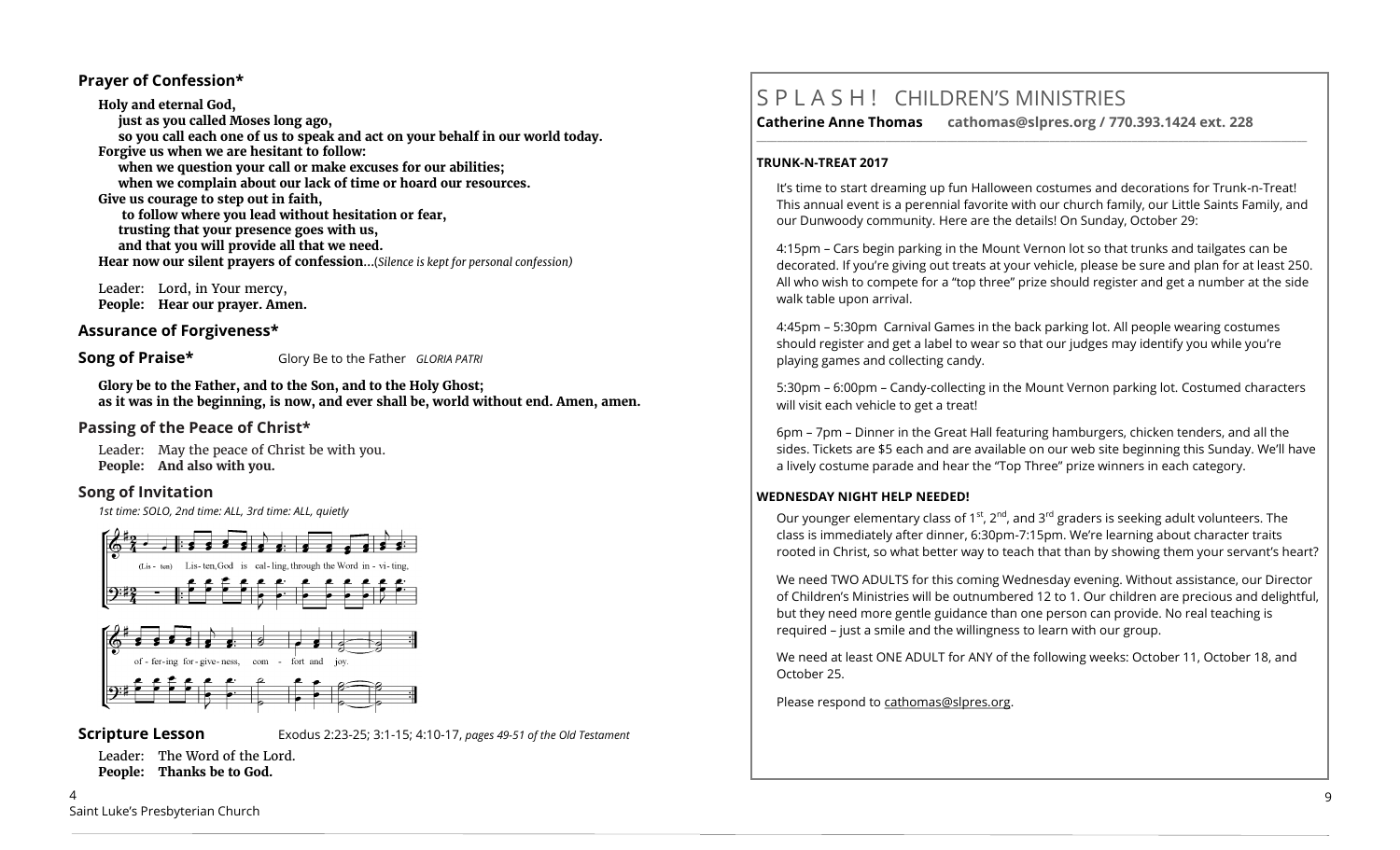# ADULT MINISTRY

**Shannon Dill shannondill@slpres.org / 770.393.1424 ext. 229** 

# **ADULT SUNDAY SCHOOL**

Individual classes have begun. Please see the website for a full description of each class. (http://slpres.org/program-ministries/adult-ministry/sunday-school)

 $\_$  ,  $\_$  ,  $\_$  ,  $\_$  ,  $\_$  ,  $\_$  ,  $\_$  ,  $\_$  ,  $\_$  ,  $\_$  ,  $\_$  ,  $\_$  ,  $\_$  ,  $\_$  ,  $\_$  ,  $\_$  ,  $\_$  ,  $\_$  ,  $\_$ 

Faith Foundations: Room 232 House to House: Room 203 Seasons of the Spirit: Room 231/233 Soul Food: Room 234/236

# **NEW MEMBER INQUIRER'S CLASS**

If you are interested in learning more about Saint Luke's, the Presbyterian faith tradition, and what it means to be a member of this wonderful church, please join David Lower for New Member Inquirers Class on Sundays through October 1, 9:30am-10:15am in the Session Room (room 109). New members will be welcomed during the 10:30am worship service on Sunday, October 1. Childcare provided during classes. Contact David Lower with questions: [davidlower@slpres.org](mailto:davidlower@slpres.org) / 770.393.1424, ext. 223.

# **FRIDAY MORNING MEN'S BIBLE STUDY**

Fellowship and Bible study every Friday from 6:40-8am in the Parlor with Dan Joyce.

# **BIBLE STUDY: "WAYFARERS"**

Come join David, Shannon or Phil as this week's preacher leads a study of the scripture for the upcoming Sunday's worship. Meet on Wednesdays at 10am in the church library.

# **MOM'S SMALL GROUP, "LOVE DOES"**

A new small group for moms of all stages to explore all that God wants to do with us. This class meets on the 2nd Thursday of the month at Shannon's home from 7:30-8:30pm.

# **MOM'S MID-DAY GROUP, "ANIMATE FAITH"**

Please join Shannon Dill and other moms to encourage, grow, and laugh with one another! This semester we'll meet on Friday mornings at 11am, through November 3 in the Session room (room 109). Contact Carol Perry, carolperry @slpres.org, to make a child care reservation (free of charge).

# **FAITH AND PARENTING GROUP**

David and Amanda Lower would like to invite Saint Luke's parents for a small group that will meet on the first Sunday of the month beginning October 1, 5:30-6:45pm. Casual dinner and childcare offered. Also, looking to add an additional date/time. More details to follow. Please email David Lower to sign up or ask any questions. davidlower@slpres.org.

# **Tell Us Our Story Catherine Anne Thomas Catherine Anne Thomas**

*Children are always welcome to stay in worship. If preferred, parents may take their child(ren) to the nursery.*

**Sermon** "God Shows Up, Calling" David Lower

**Affirmation of Faith\*** Apostles' Creed

**I believe in God, the Father Almighty, Maker of heaven and earth, and in Jesus Christ, his only Son, our Lord; who was conceived by the Holy Ghost, born of the Virgin Mary, suffered under Pontius Pilate; was crucified, dead, and buried; he descended into hell; the third day he rose again from the dead; he ascended into heaven, and sitteth on the right hand of God the Father Almighty; from thence he shall come to judge the quick and the dead. I believe in the Holy Ghost; the holy catholic Church; the communion of saints; the forgiveness of sins; the resurrection of the body; and the life everlasting. Amen.**

# **Offering Invitation**

*Giving is a tangible sign of worship. If you give electronically, there is a blue, laminated, electronic giving card in the pew rack to place in the offering plate as it is passed.*

**Offertory** Redeemed *arr. Fred Bock* 

# **Song of Thanksgiving\***